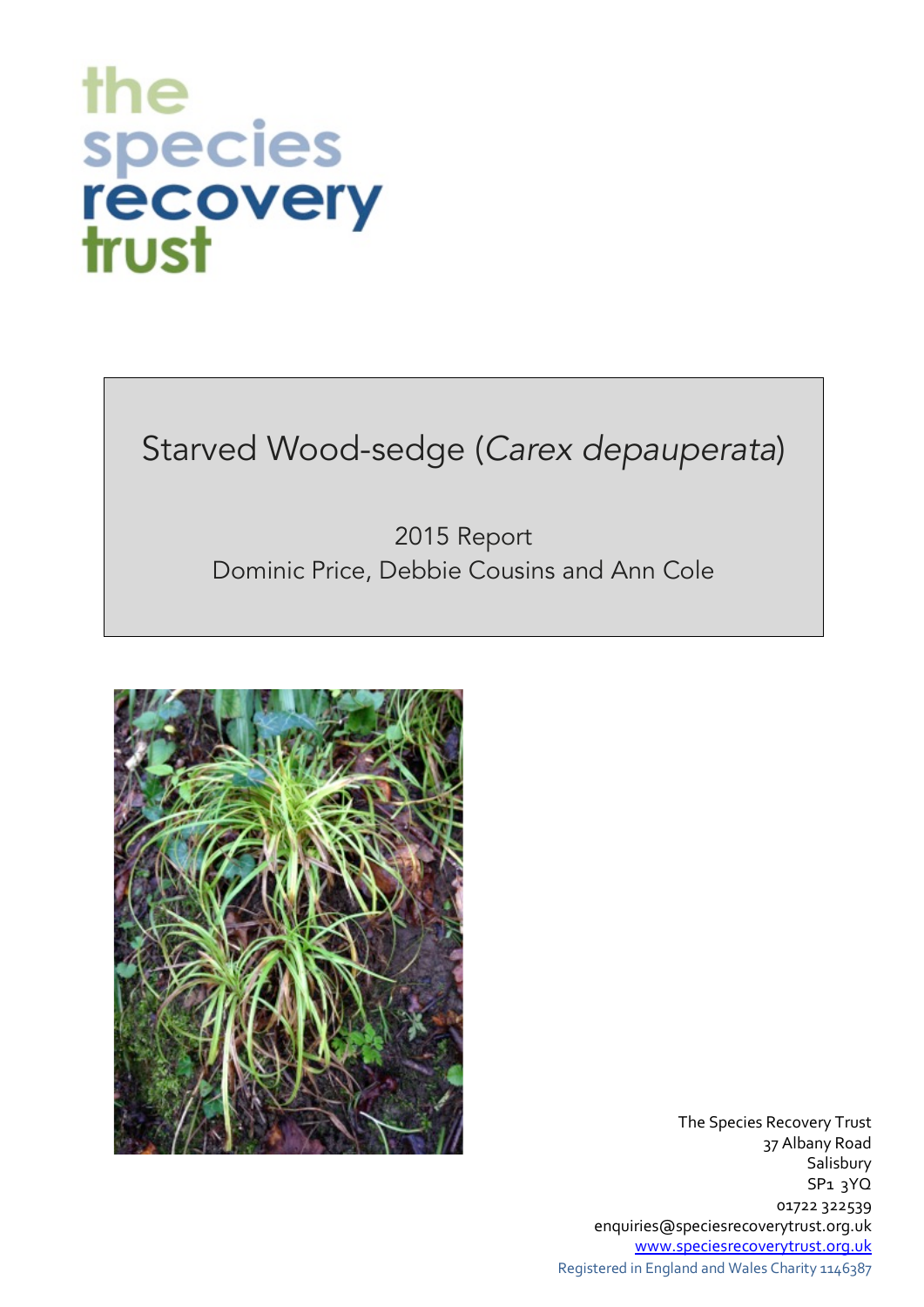### Summary

Starved Wood-sedge is currently confined to two native sites, Cheddar Woods in Somerset and Ockford Wood in Surrey. In addition there is a re-introduced population at Charterhouse School (from where it disappeared in the 1950s) comprising two sub-sites and an earlier re-intro site at Cheddar.

In 2015 the Somerset site recorded a huge increase of plants, most likely as a result of scrub clearance work carried out as part of the SITA funded project in 2014.

The Surrey sites all recorded a small decrease, although there are several young plants present which currently can not be identified with 100% accuracy, so this number may pick up in future years.

All the sites are in good condition, and management issues surrounding the dumping of leaf sweepings at Charterhouse 1 appear to have been resolved. All the Charterhouse populations are still in an early post-establishment stage, so the fact their numbers are holding up so well is encouraging. The increase in plants numbers at Cheddar is hugely positive news, leading to 2015 recording the highest UK population of plants seen for some time, as well as a good indication that we are getting the management right there.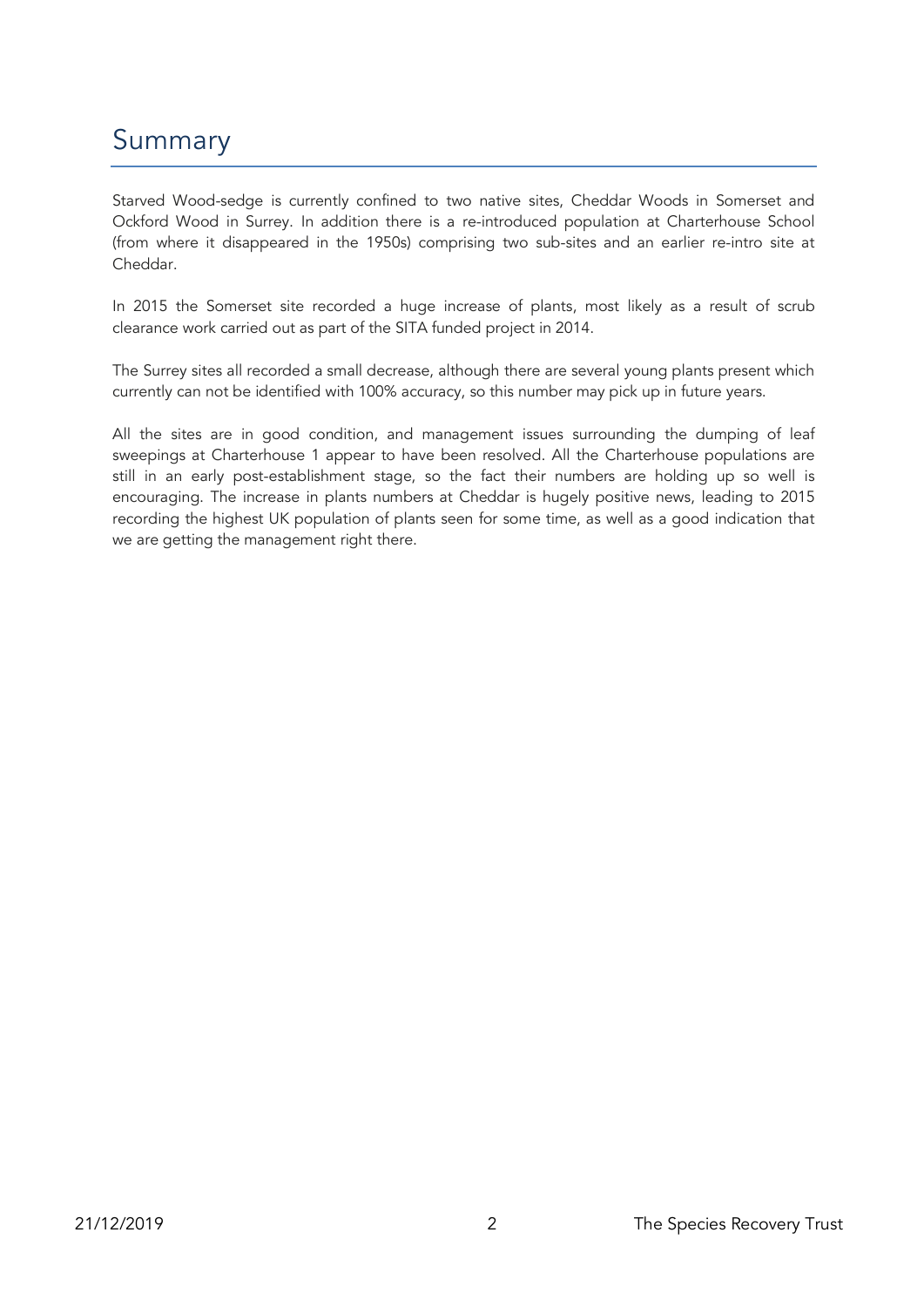| <b>SITE</b> | Cheddar | Cheddar<br>intro | <b>Ockford</b> | <b>Charterhouse</b> | <b>TOTAL</b> |
|-------------|---------|------------------|----------------|---------------------|--------------|
| 2007        | 40      |                  | 6              |                     | 46           |
| 2008        | 56      |                  | 23             |                     | 79           |
| 2009        | 82      |                  |                |                     | 82           |
| 2010        | 68      |                  | 21             | 78                  | 167          |
| 2011        | 66      |                  | 21             |                     | 87           |
| 2012        |         |                  | 16             |                     | 16           |
| 2013        | 35      |                  | 16             | 61                  | 112          |
| 2014        |         |                  |                | 50                  | 50           |
| 2015        | 117     | 11               | 11             | 55                  | 194          |

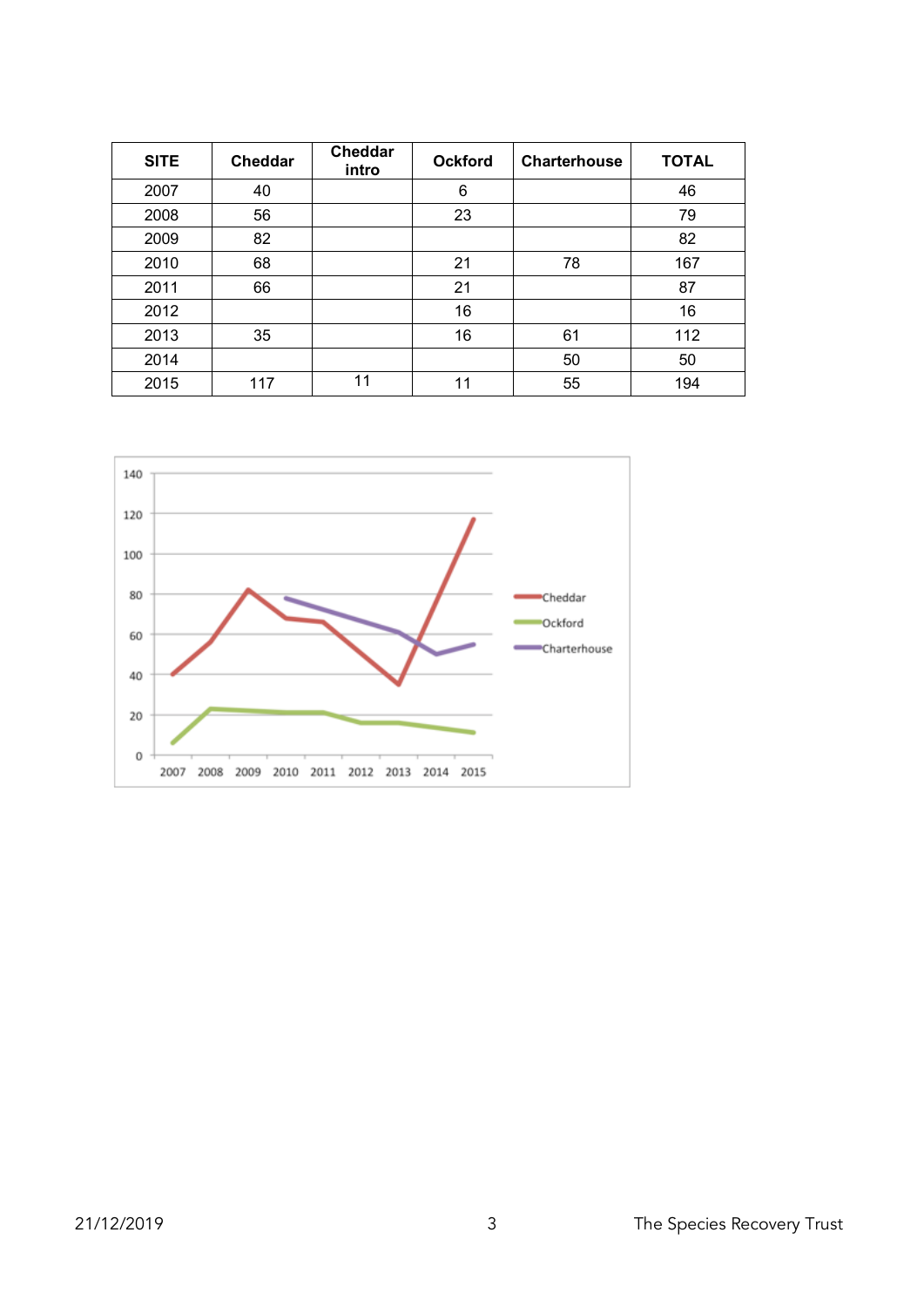#### Recommendation for future work

All three sites require regular monitoring and periodic clearance work. Scrub clearance at Cheddar Woods to be followed up with Somerset Wildlife Trust. A fourth site for re-introduction should be sought over the next few years.

#### Appendix 1 Site accounts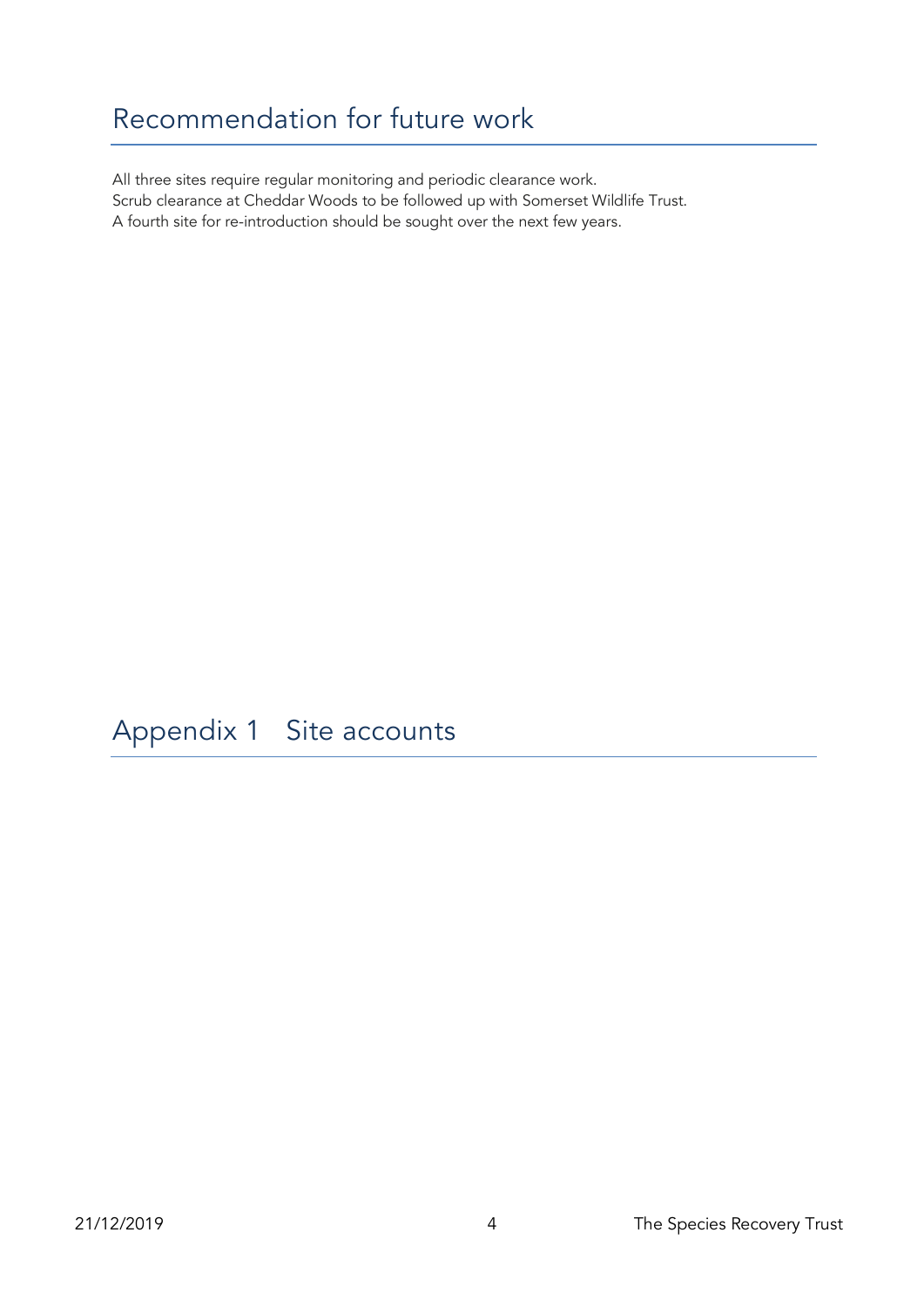| Name of site                                                                                                             | Charterhouse School - Site 1                                                                                                                                                                                     |
|--------------------------------------------------------------------------------------------------------------------------|------------------------------------------------------------------------------------------------------------------------------------------------------------------------------------------------------------------|
| Recorder                                                                                                                 | Debbie Cousins                                                                                                                                                                                                   |
|                                                                                                                          |                                                                                                                                                                                                                  |
| Date                                                                                                                     | 6 November 2015                                                                                                                                                                                                  |
| Changes from last Site Visit (e.g.<br>site now grazed by sheep, site has<br>been recently mown)                          | Leaves are no longer being deposited by the groundsmen.<br>Scrub is encroaching on the eastern side.                                                                                                             |
|                                                                                                                          | As last year, plant 28 by the track had been grazed.                                                                                                                                                             |
| Description of species population<br>(e.g. 10 plants on single ants' nest<br>c.5m north of gate)                         | 21 plants present, of which 14 had fruited.                                                                                                                                                                      |
|                                                                                                                          | There were an additional 4 or 5 very small plants near the track (below 27 and 28)<br>but they were too small to ID.                                                                                             |
| Increase or decrease in population<br>since last site visit?                                                             | Decrease of 2 plants since November 2014.<br>(Numbered plants 18 and 25 have disappeared since 2014)                                                                                                             |
|                                                                                                                          | The 6 plants lost in 2014 beneath the pile of leaves have not re-emerged and a<br>further 2 plants could not be found, i.e. plants 18 (lost beneath scrub?) and 25<br>(near Holm oak).<br>Plant 10 looked small. |
|                                                                                                                          |                                                                                                                                                                                                                  |
| Potential threats to population<br>(e.g. over-grazing by rabbits,<br>disturbance from motorbikes,<br>scrub encroachment) | Main threats are shading by the Holm oak and competition from scrub and other<br>competitive plants.<br>Also grazing by unknown animal.                                                                          |
| Actions required (e.g. scrub<br>removal, installation of protective<br>fencing)                                          | Periodic removal of competitive vegetation.                                                                                                                                                                      |
| Notes (e.g. likely to be more<br>plants evident later in year)                                                           |                                                                                                                                                                                                                  |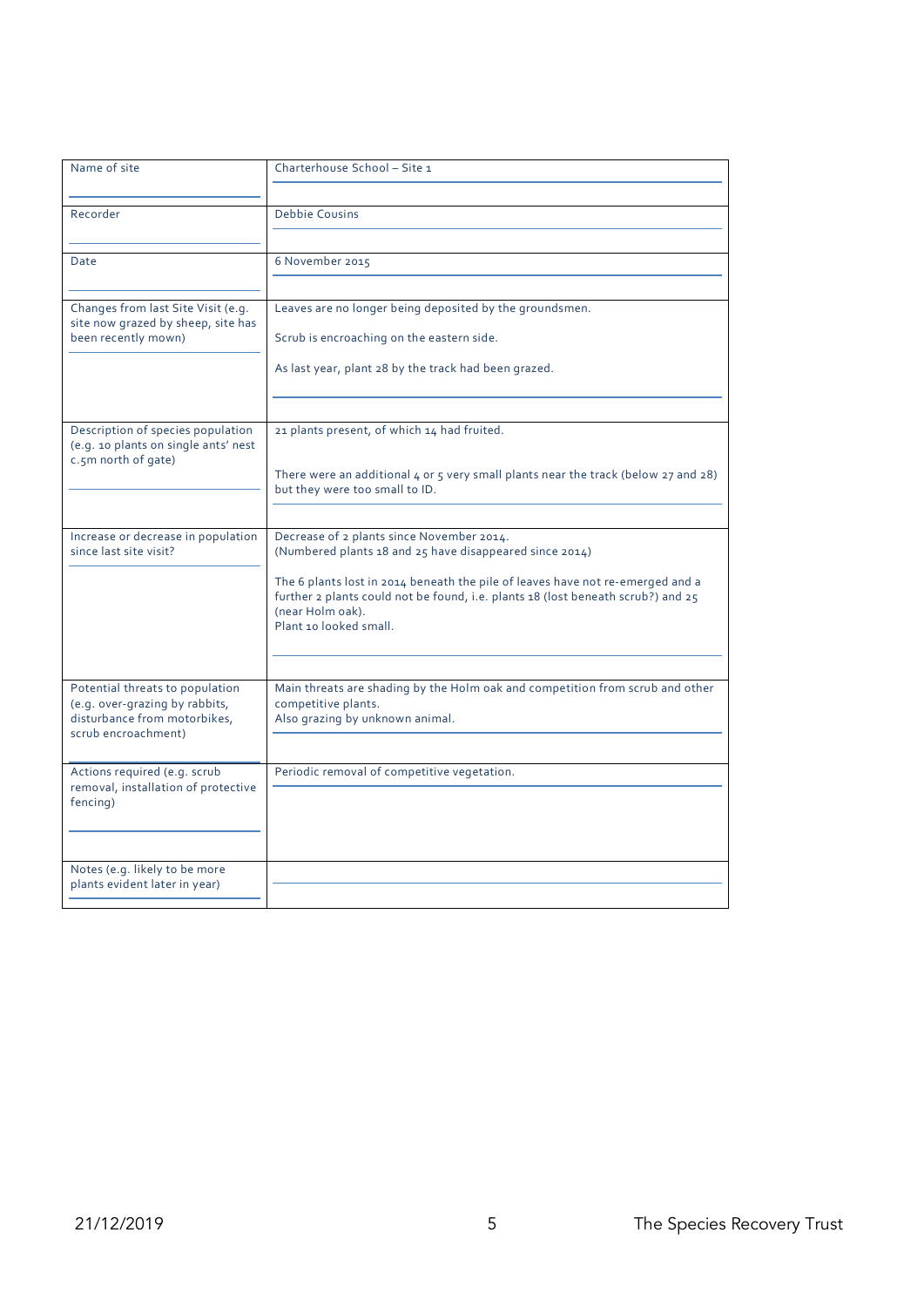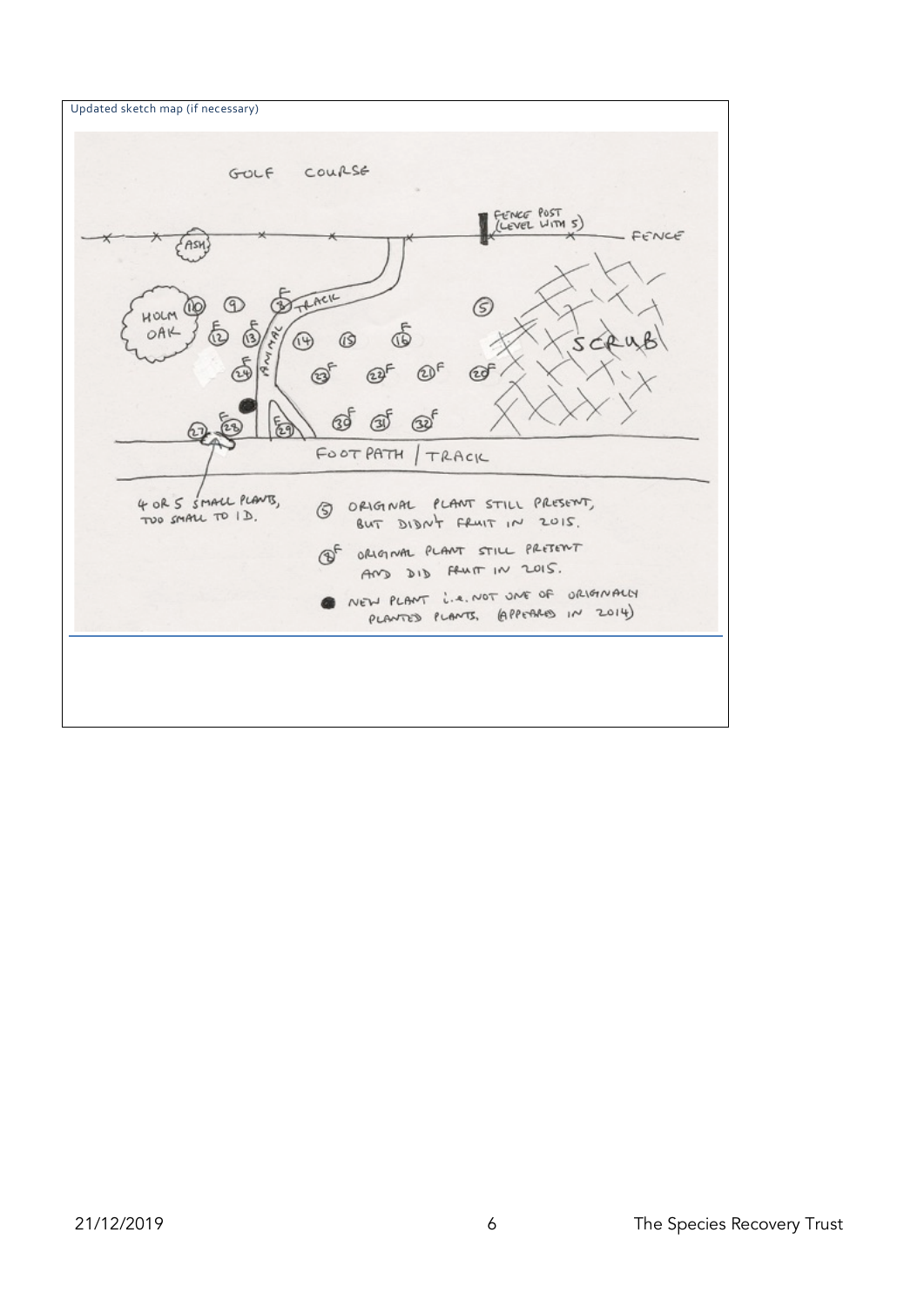| Name of site                                                                                                             | Charterhouse School - Site 3                                                                                                                                                                                                                                                                                                                                                                                                                                                                                                                                                                                                                                                                                                                                                                                                                                                            |
|--------------------------------------------------------------------------------------------------------------------------|-----------------------------------------------------------------------------------------------------------------------------------------------------------------------------------------------------------------------------------------------------------------------------------------------------------------------------------------------------------------------------------------------------------------------------------------------------------------------------------------------------------------------------------------------------------------------------------------------------------------------------------------------------------------------------------------------------------------------------------------------------------------------------------------------------------------------------------------------------------------------------------------|
| Recorder                                                                                                                 | Debbie Cousins                                                                                                                                                                                                                                                                                                                                                                                                                                                                                                                                                                                                                                                                                                                                                                                                                                                                          |
| Date                                                                                                                     | 6 November 2015                                                                                                                                                                                                                                                                                                                                                                                                                                                                                                                                                                                                                                                                                                                                                                                                                                                                         |
| Changes from last Site Visit<br>(e.g. site now grazed by sheep,<br>site has been recently mown)                          | Despite removing most of the large sedge plants of species other than<br>starved wood-sedge (SWS) in November 2014, there were a lot of quite<br>large sedge plants in November 2015 that were not SWS.                                                                                                                                                                                                                                                                                                                                                                                                                                                                                                                                                                                                                                                                                 |
| Description of species<br>population (e.g. 10 plants on<br>single ants' nest c.5m north of<br>gate)                      | 30 plants, of which 29 had fruited.<br>(N.B. If plant 28 is present then the total count is 31 - see below)<br>Numerous juvenile sedge plants, many of which might be starved wood-<br>sedge.                                                                                                                                                                                                                                                                                                                                                                                                                                                                                                                                                                                                                                                                                           |
| Increase or decrease in<br>population since last site visit?                                                             | Increase of 3 plants since November 2014.<br>In 2014, plant 18 couldn't be found, but I did find one in a similar location<br>in 2015 so I think plants numbered 1 - 27 are still present and all of these<br>had fruited.<br>(N.B. Having looked at the 2014 form I see that I forgot to check whether<br>plant 28 was still present or not.)<br>There were an additional 3 definite new plants (see sketch map).<br>There were numerous small plants that were below mature starved wood-<br>sedge but were too small to ID. The head groundsman has been checking<br>the site and said that there were a lot of new starved wood-sedge plants<br>this year and that many of them had flowered. I only found 3 definite new<br>plants of which 2 had flowered, but it was late in the season so some of<br>the other small plants may have flowered but I was unable to confirm this. |
| Potential threats to population<br>(e.g. over-grazing by rabbits,<br>disturbance from motorbikes,<br>scrub encroachment) | Competition from other sedge species.<br>Also scrub encroachment, especially the plants high up the slope nearer<br>the woodland.                                                                                                                                                                                                                                                                                                                                                                                                                                                                                                                                                                                                                                                                                                                                                       |
| Actions required (e.g. scrub<br>removal, installation of<br>protective fencing)                                          | Periodic removal of competitive vegetation, especially other sedge<br>species.                                                                                                                                                                                                                                                                                                                                                                                                                                                                                                                                                                                                                                                                                                                                                                                                          |
| Notes (e.g. likely to be more<br>plants evident later in year)                                                           |                                                                                                                                                                                                                                                                                                                                                                                                                                                                                                                                                                                                                                                                                                                                                                                                                                                                                         |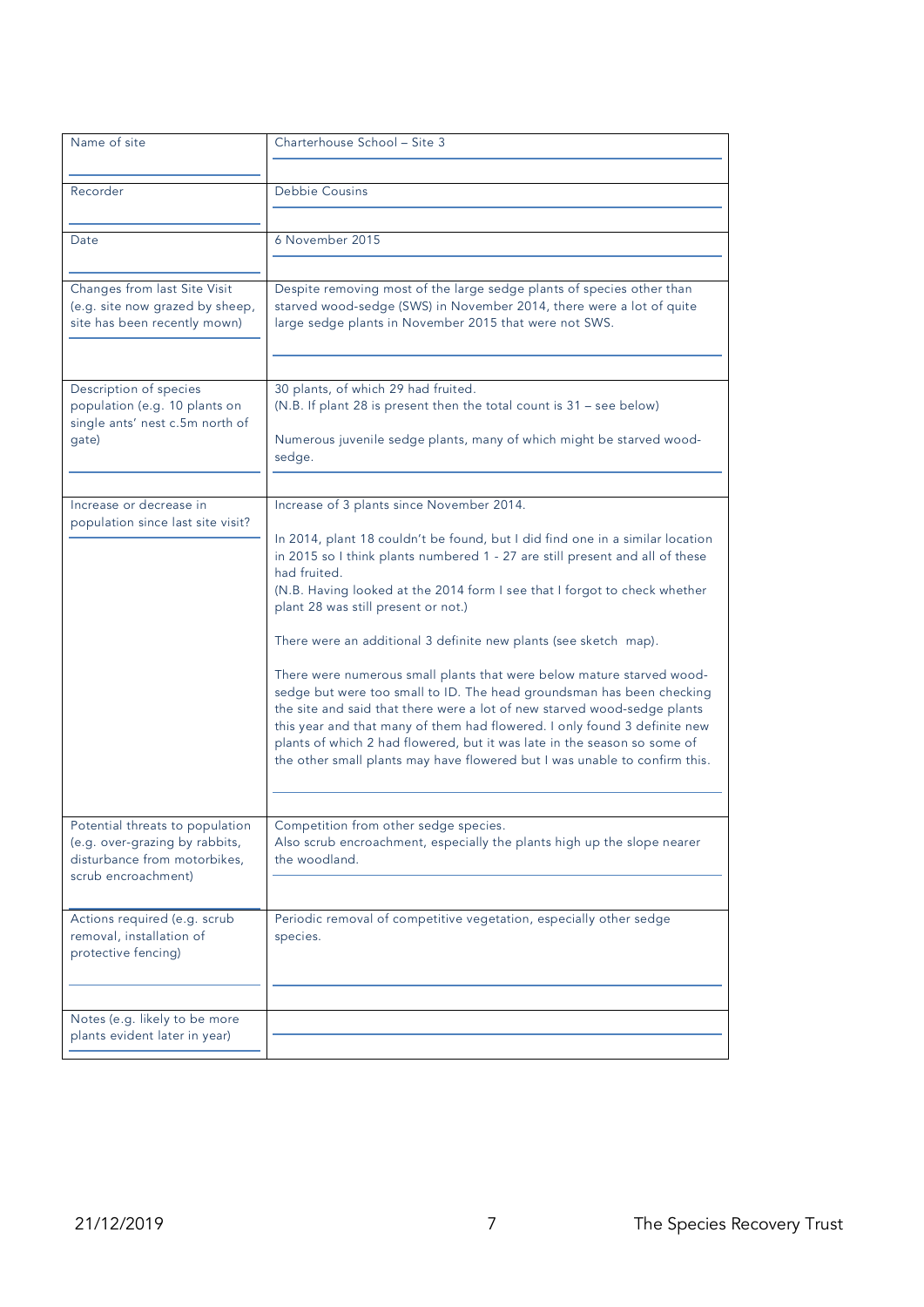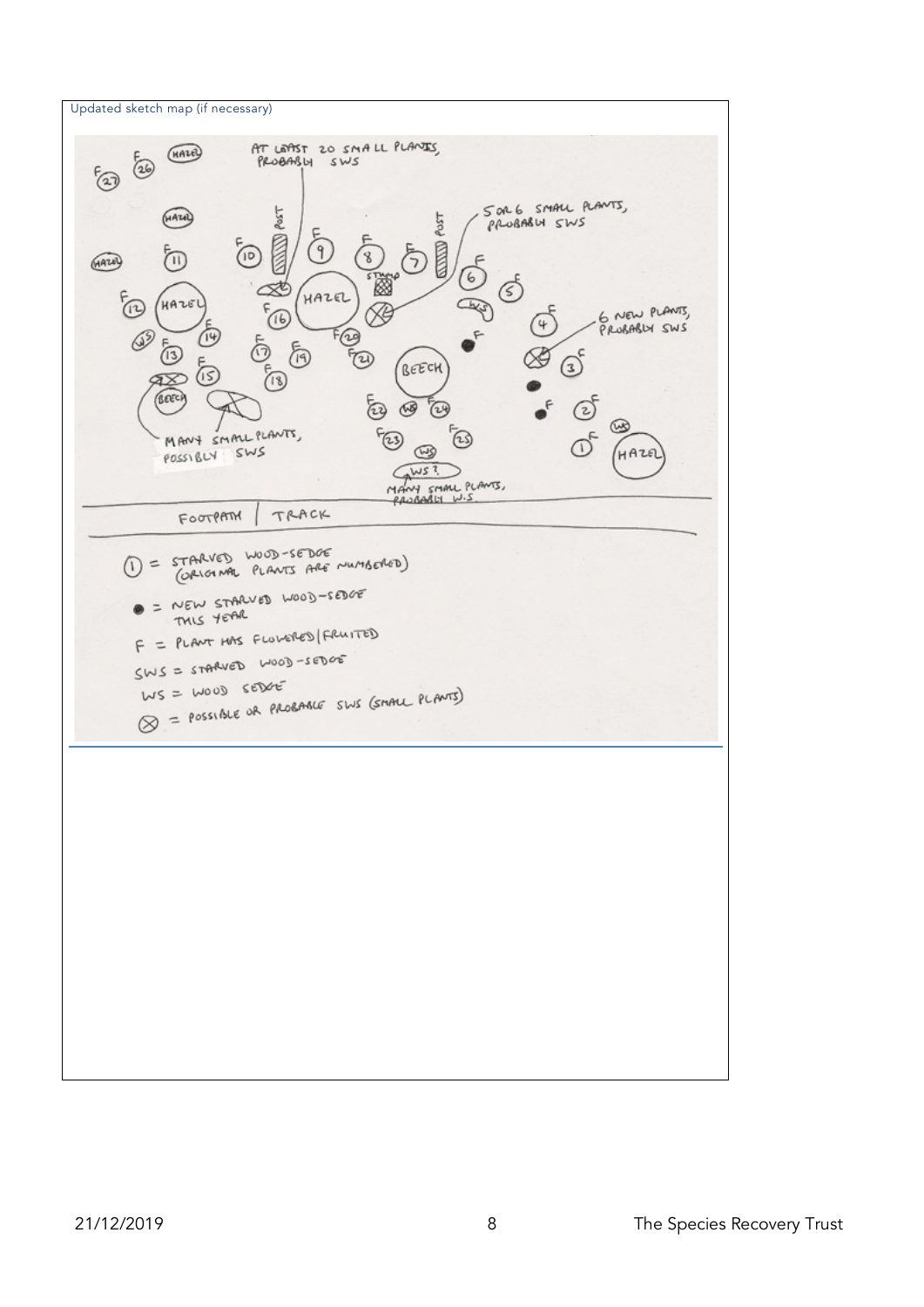| Name of site                                                      | Charterhouse School - Site 4                                                                                                   |
|-------------------------------------------------------------------|--------------------------------------------------------------------------------------------------------------------------------|
|                                                                   |                                                                                                                                |
| Recorder                                                          | Debbie Cousins                                                                                                                 |
|                                                                   |                                                                                                                                |
| Date                                                              | 6 November 2015                                                                                                                |
|                                                                   |                                                                                                                                |
| Changes from last Site Visit                                      | Two trees at the top of the slope had blown down sometime in 2014 and                                                          |
| (e.g. site now grazed by sheep,<br>site has been recently mown)   | had to be removed - just the stumps were remaining.<br>In order to protect the starved wood-sedge plants near these trees, the |
|                                                                   | head groundsman said that they had dug up a number of plants, potted                                                           |
|                                                                   | them up and stored them in a greenhouse. He was uncertain exactly how                                                          |
|                                                                   | many plants this was.                                                                                                          |
|                                                                   |                                                                                                                                |
| Description of species                                            | Only 3 plants were recorded this year, of which 1 had fruited.                                                                 |
| population (e.g. 10 plants on<br>single ants' nest c.5m north of  |                                                                                                                                |
| qate)                                                             |                                                                                                                                |
|                                                                   |                                                                                                                                |
| Increase or decrease in                                           | Decrease.                                                                                                                      |
| population since last site visit?                                 | Actual number unknown, as it wasn't certain how many plants had been                                                           |
|                                                                   | potted up.<br>However, even further down the slope where last year there was a group of                                        |
|                                                                   | 5 plants, only 3 of these were recorded in 2015. It was late in the season                                                     |
|                                                                   | and there were a lot of leaves on the ground, but a thorough search still                                                      |
|                                                                   | only revealed 3 plants.                                                                                                        |
|                                                                   |                                                                                                                                |
|                                                                   |                                                                                                                                |
| Potential threats to population<br>(e.g. over-grazing by rabbits, | Competition from dense ground elder cover.<br>Trees - shading and smothering by leaf fall.                                     |
| disturbance from motorbikes.                                      |                                                                                                                                |
| scrub encroachment)                                               |                                                                                                                                |
|                                                                   |                                                                                                                                |
| Actions required (e.g. scrub                                      |                                                                                                                                |
| removal, installation of<br>protective fencing)                   | Re-plant plants further apart, or potentially move to a different site.                                                        |
|                                                                   |                                                                                                                                |
|                                                                   |                                                                                                                                |
| Notes (e.g. likely to be more                                     |                                                                                                                                |
| plants evident later in year)                                     |                                                                                                                                |
|                                                                   |                                                                                                                                |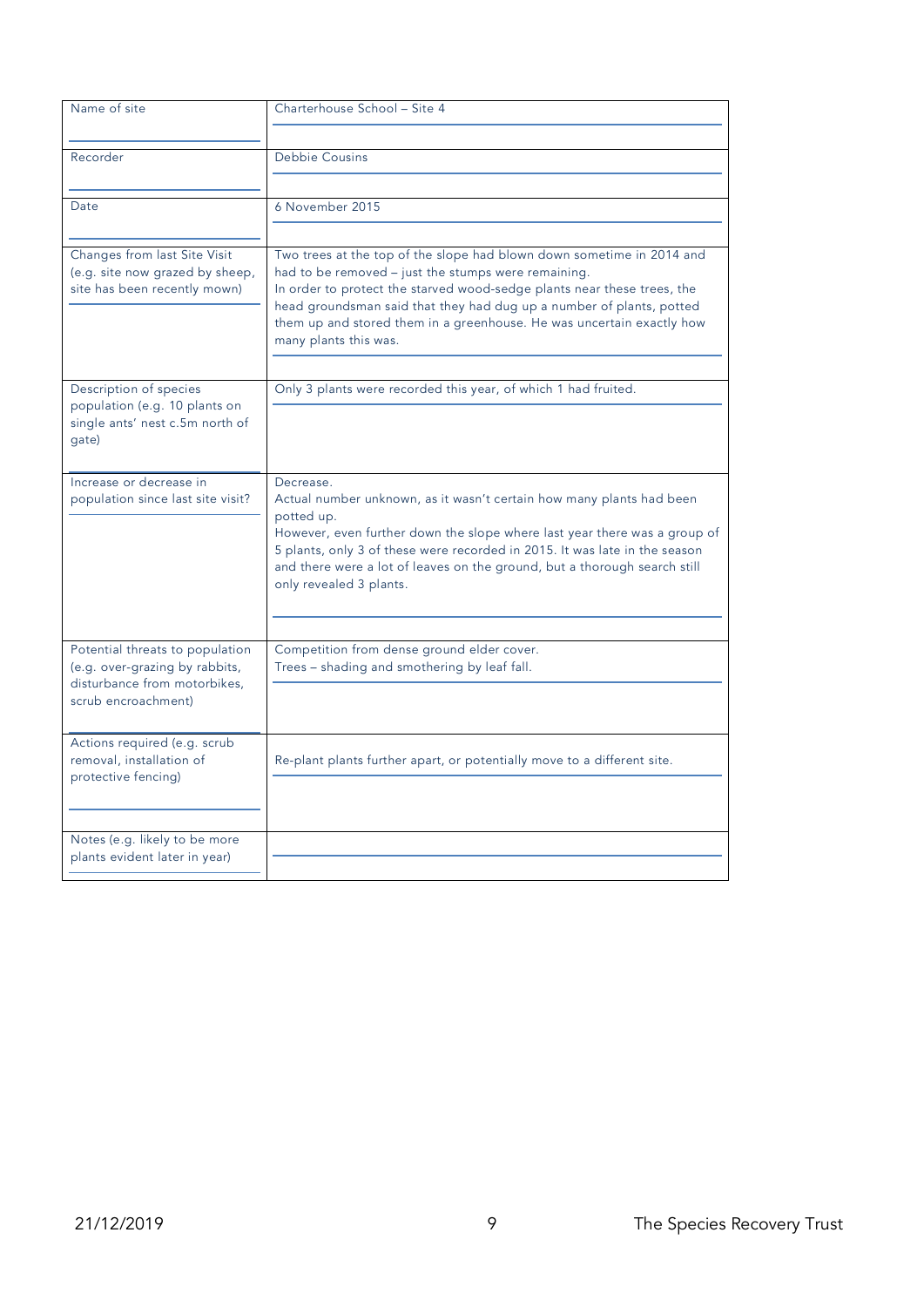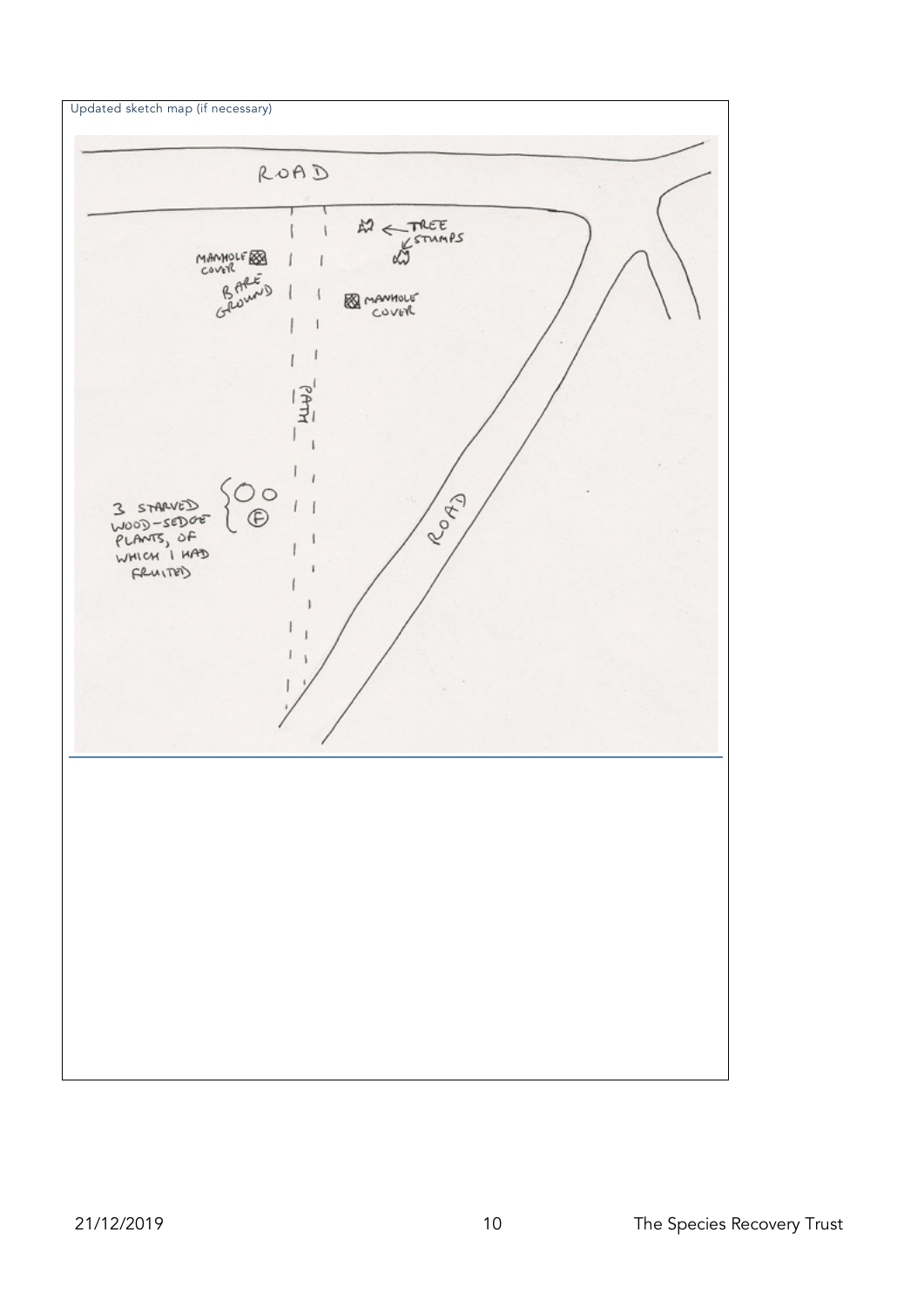| Species                                                           | Carex depauperata (Starved Wood-sedge)                                                                                                             |
|-------------------------------------------------------------------|----------------------------------------------------------------------------------------------------------------------------------------------------|
|                                                                   |                                                                                                                                                    |
| Site Reference Number                                             | CD <sub>6</sub>                                                                                                                                    |
|                                                                   |                                                                                                                                                    |
|                                                                   |                                                                                                                                                    |
| Name of site                                                      | Ockford Wood (Westbrook Copse), Godalming                                                                                                          |
|                                                                   |                                                                                                                                                    |
| Recorder                                                          | Debbie Cousins                                                                                                                                     |
|                                                                   |                                                                                                                                                    |
| Date                                                              | 6 November 2015                                                                                                                                    |
|                                                                   |                                                                                                                                                    |
| Changes from last Site Visit                                      |                                                                                                                                                    |
| (e.g. site now grazed by sheep,                                   | Scrub encroaching.                                                                                                                                 |
| site has been recently mown)                                      |                                                                                                                                                    |
|                                                                   |                                                                                                                                                    |
| Description of species<br>population (e.g. 10 plants on           | 11 plants, of which 5 had fruited.<br>(A further potential 7 plants, but couldn't be positively identified.)                                       |
| single ants' nest c.5m north of                                   |                                                                                                                                                    |
| gate)                                                             | In 2014, approximately 15 small sedge plants (species unknown) were<br>transplanted higher up the bank to the east, but these were still too small |
|                                                                   | to identify.                                                                                                                                       |
|                                                                   | Likewise there were at least 15 small sedge plants at the base of the slope<br>that were too small to identify.                                    |
|                                                                   | In 2014, there were a number of potential starved wood-sedge plants on                                                                             |
|                                                                   | the west of the slope, but most of these could not be seen. It was late in                                                                         |
|                                                                   | the season though, with lots of leaf fall.<br>Also, one of the two large starved wood-sedge plants on top of the wall                              |
|                                                                   | could not be found this year.                                                                                                                      |
|                                                                   |                                                                                                                                                    |
| Increase or decrease in                                           | Decrease of 2 plants since 2014.                                                                                                                   |
| population since last site visit?                                 |                                                                                                                                                    |
|                                                                   |                                                                                                                                                    |
|                                                                   |                                                                                                                                                    |
| Potential threats to population<br>(e.g. over-grazing by rabbits, | Shading by trees and scrub, especially from the large lime tree on the<br>opposite bank.                                                           |
| disturbance from motorbikes,                                      | Competition from encroaching scrub and herbaceous plants.                                                                                          |
| scrub encroachment)                                               | Trampling at base of slope by people, cycles and horses.                                                                                           |
|                                                                   |                                                                                                                                                    |
| Actions required (e.g. scrub<br>removal, installation of          | Monitor shading of lime tree on opposite bank - may require tree works or<br>even complete removal at some point. Will require bat survey first.   |
| protective fencing)                                               | Monitor encroaching scrub and remove as necessary. Transplant further                                                                              |
|                                                                   | small plants from base of slope, if/when they appear.                                                                                              |
|                                                                   |                                                                                                                                                    |
| Notes (e.g. likely to be more                                     |                                                                                                                                                    |
| plants evident later in year)                                     |                                                                                                                                                    |
|                                                                   |                                                                                                                                                    |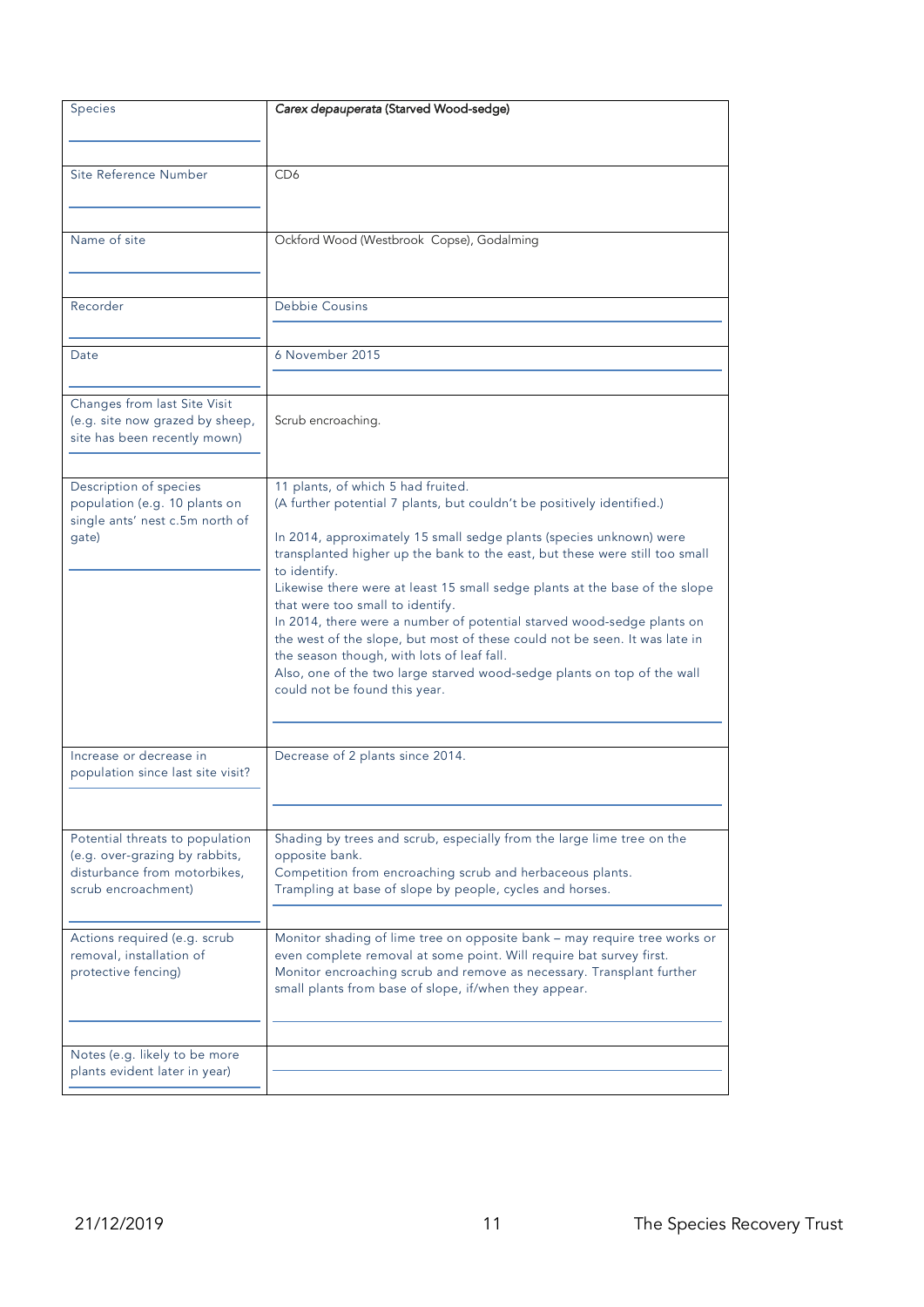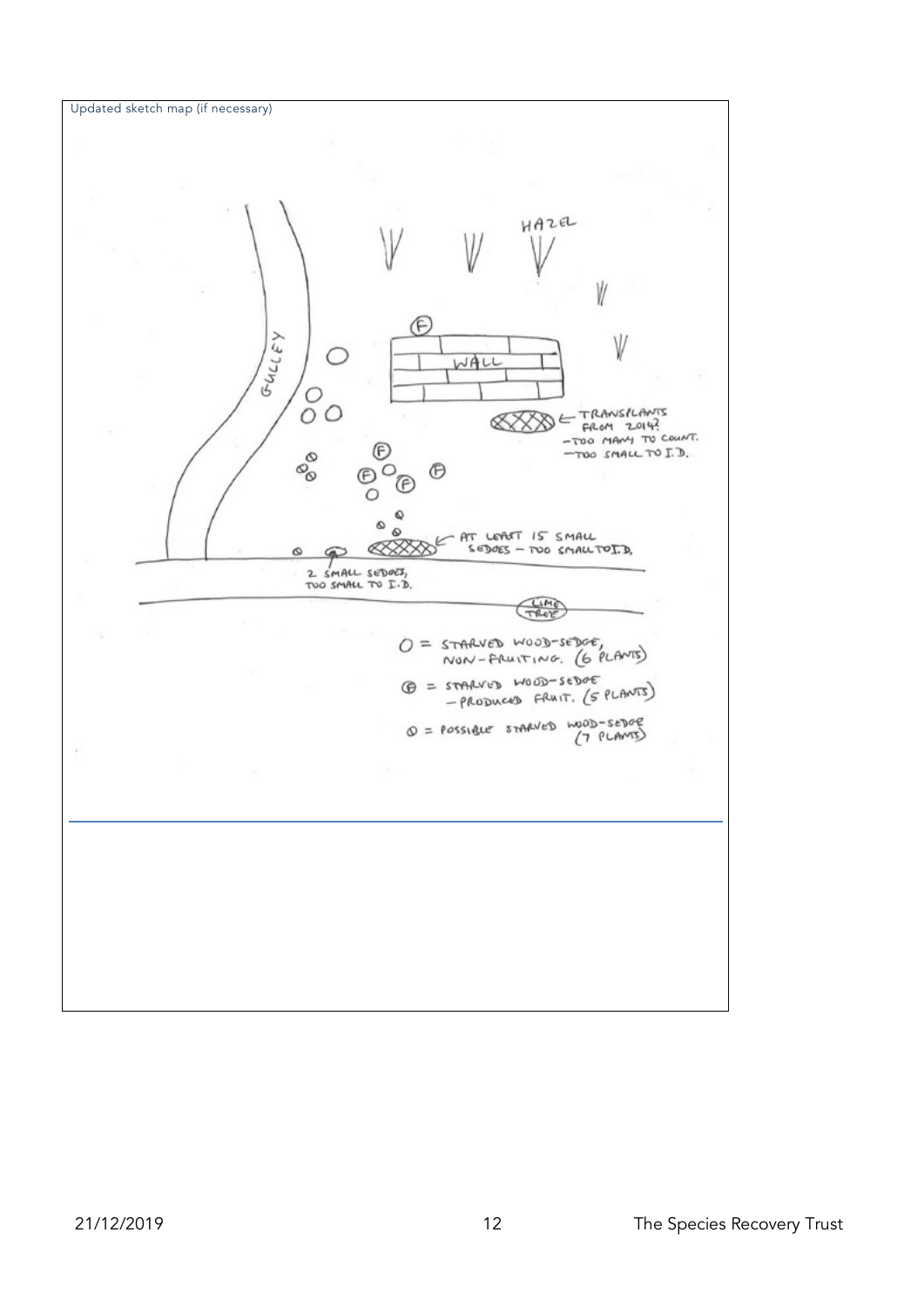#### Cheddar Wood

I went to visit the sedge today, with Helena and Fred Rumsey. We were delighted to see 85 plants in the middle of the track, some a bit squashed most with seed. 2 new clumps below the telegraph pole, and 29 plants on the bank some with seed. There were some little seedlings on the bank as well, which pleased me as there were no plants with seed on the bank last year, I think some may be the seed I scattered in the spring. Its all rather overgrown despite my winter gardening, I will go next week, and start some pulling out of small trees etc. We then went to the reintroduction site. The field is grazed, but the enclosure is impossible to get into, Helena vaulted in over the barbed wire and found 11 plants! We could see them from the field. I will e-mail , Neil who is in charge and ask for some clearance so I can get in. On the way out I was stunned to see a large plant on the bank just opposite the parking bay! I do feel the tree cutting was really justified, and I wonder if more light was let into the introduction site by the grazing as the field was waist high grass when I last visited.

Ann Cole